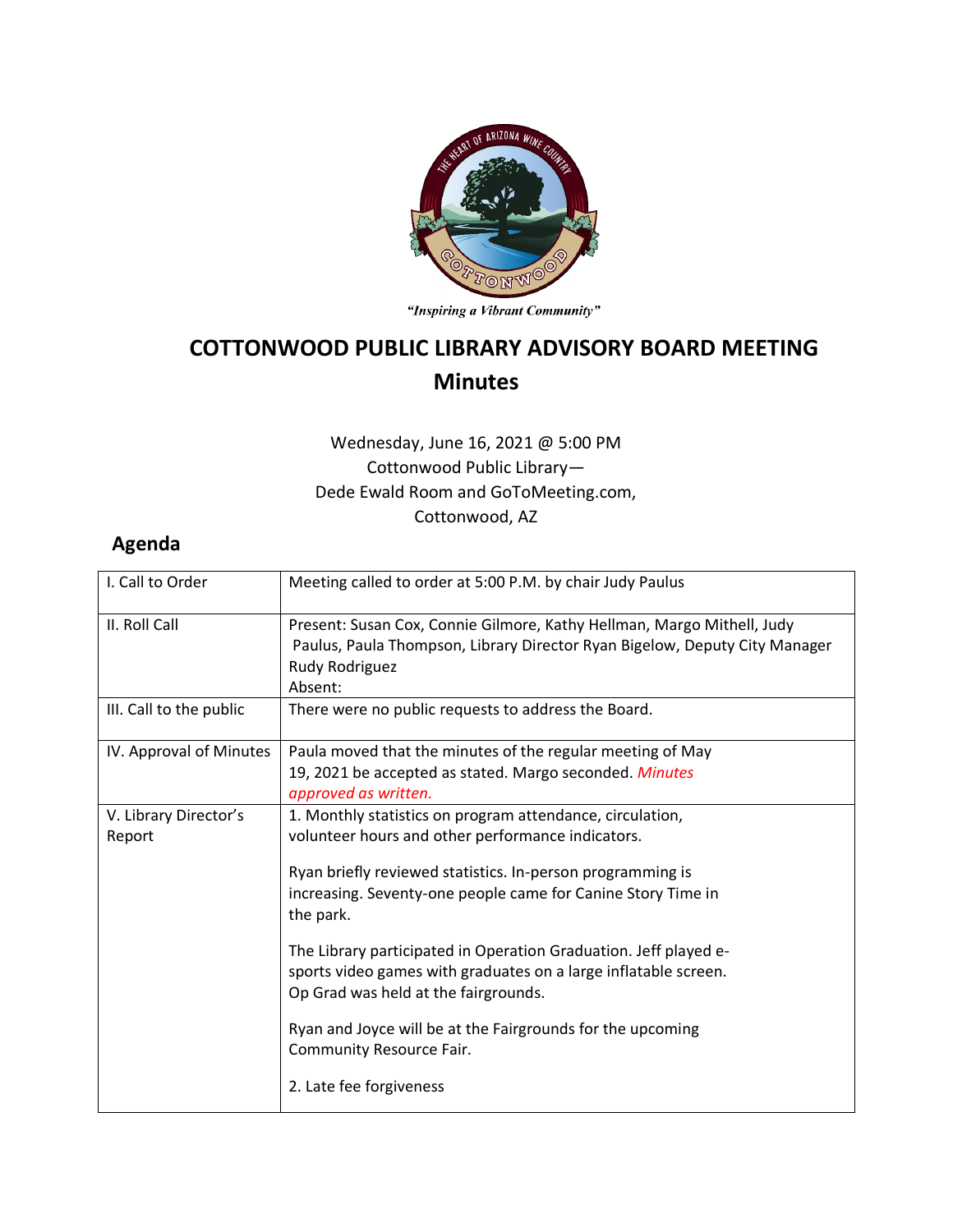|                          | The City Council unanimously approved Late Fee Forgiveness.     |
|--------------------------|-----------------------------------------------------------------|
|                          | The library has had positive reactions. Some people still       |
|                          | donate, which goes to the Bookmarks.                            |
|                          |                                                                 |
|                          | Ryan will be on Inside Cottonwood next week. The YLN director   |
|                          | Corey Christians will also be there to help explain late fee    |
|                          | forgiveness in the YLN.                                         |
|                          | 3. Sidewalk update                                              |
|                          |                                                                 |
|                          | Financing will be in the next fiscal year. There will be a pre- |
|                          | construction meeting next week with a contractor. Susan         |
|                          | contacted SRMG about the possibility of getting cement          |
|                          | donated.                                                        |
|                          | 4. Presentation to Margo Mitchell for 9 years of service to the |
|                          | Library Advisory Board                                          |
|                          | Margo is moving on to "other things" and will no longer be      |
|                          | serving on the Library Advisory Board. Ryan presented her with  |
|                          | a plaque and "her" gavel.                                       |
|                          |                                                                 |
|                          | Rudy said the future structure of the board will be discussed   |
|                          | during the Council work session in July.                        |
| VI. Unfinished Business  | 1. Future Volunteer Opportunities and Volunteer Strategic Plan  |
|                          | There was a general discussion of volunteer opportunities both  |
|                          | within the library and in the community. The library FB page    |
|                          | and website features volunteers.                                |
|                          |                                                                 |
|                          | Susan presented some ideas for volunteering within the library. |
|                          | Judy suggested more of Liz's skills classes for volunteers.     |
|                          | Paula put together an extensive list of community volunteer     |
|                          | opportunities.                                                  |
|                          |                                                                 |
| <b>VII. New Business</b> | Review and discussion of The Nature Conservancy report and      |
|                          | action items.                                                   |
|                          |                                                                 |
|                          | TNC did a study and made a proposal for water utilization and   |
|                          | conservation. The Public Works Department will be involved.     |
|                          | There were five opportunities outlined: Rain Basins, Retention  |
|                          | Basin Enhancements, Expanded Edible Garden, Parking Area        |
|                          | Landscape Planters, and Permeable Surfacing.                    |
|                          |                                                                 |
|                          | Ryan would like to pick a starting place. This could be a work  |
|                          | group with small goals moving to a longer-range plan.           |
|                          |                                                                 |